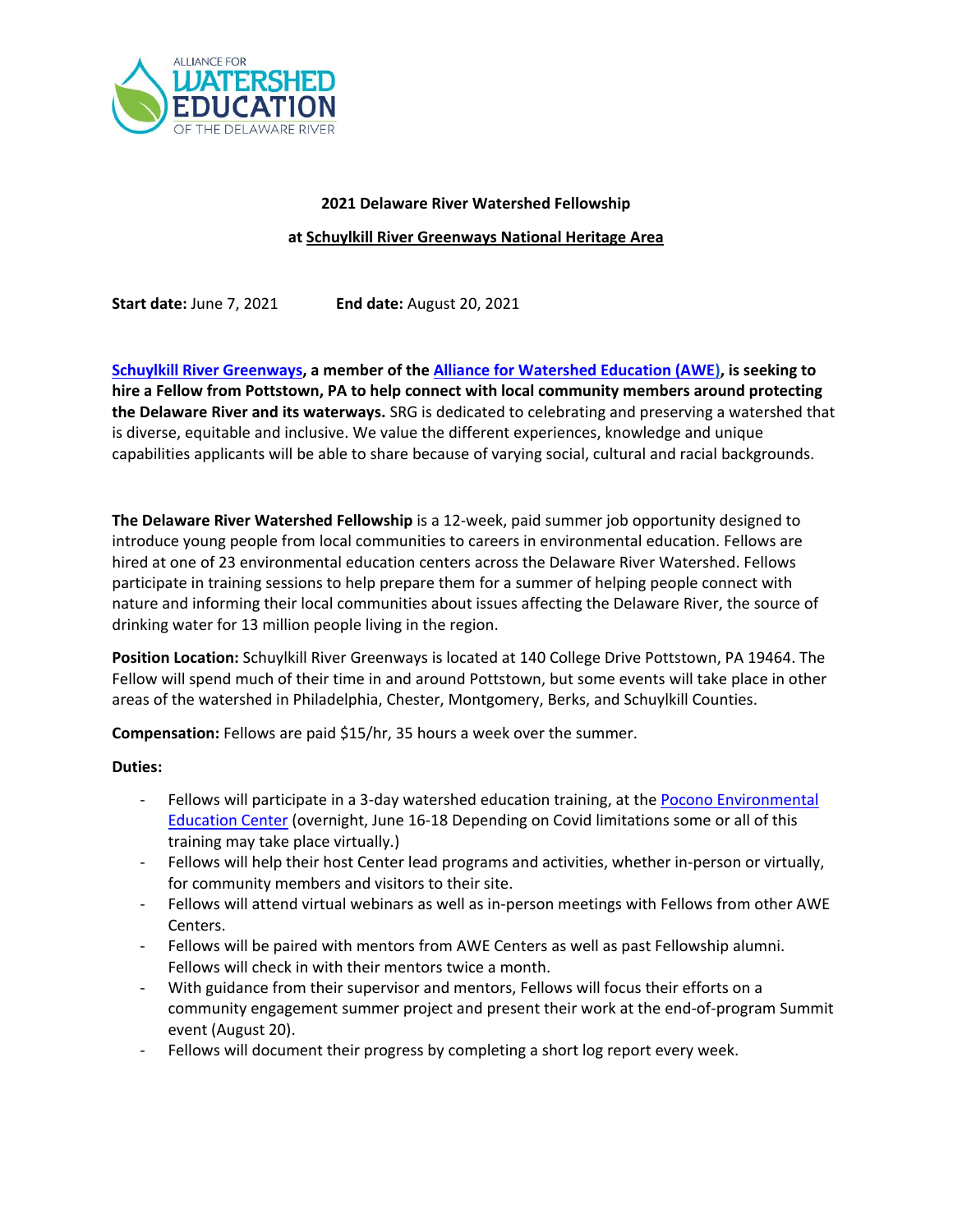

The Fellow at **Schuylkill River Greenways (SRG)** will:

- Create a webpage with information about the harm of single-use plastics and microplastics in our watershed. Social media followers and event attendees will be able to visit the webpage to learn more about this subject and complete a pledge to reduce single-use plastic consumption.

- Create eye-catching graphics using Canva or other design programs for social media posts.

-Design social media posts educating SRG followers about the harm of single-use plastics and microplastics in our watershed (no prior watershed knowledge needed)

-Talk with SRG event participants and center visitors about watershed health and environmentallybeneficial habits (no prior watershed knowledge needed)

- Attend 2 to 3 Pedal and Paddle events and host an education table helping people identify behavioral changes that can be made around single-use plastics

-Organize two outdoor movie nights along the Schuylkill River. One at Lock 60 Recreation Area in Mont Clare, PA and one in Schuylkill Haven, PA

-Help organize and advertise a beginner-friendly biking and kayaking day in Pottstown Riverfront Park (Saturday, August  $7<sup>th</sup> 11$ am-4pm)

-Engage Pottstown community and communicate with SRG partners to raise awareness about the free beginner-friendly event

-Assist with environmental education and programming along the Schuylkill River Trail

# **Qualifications and Experience:**

- Age 18+ by June 7, 2021 start date.
- Background in environmental education not required
- Pottstown resident preferred
- Comfortable welcoming and talking with visitors to the center and park, excited to help run environmental education programs outdoors with children and adults
- Comfortable working outdoors
- Enjoy working with a team and independently, teamwork will be needed for events and SRG projects, working independently as a leader will be helpful when working on the summer capstone project
- Interest or experience in social media marketing, webpage design, graphic design, communications & marketing
- Occasional evening and weekend hours required for Pedal and Paddle events, movie nights, and summer capstone project
- Able to lead walks/hikes through varied terrain, open to trying kayaking in the Schuylkill River (no prior kayaking experience necessary)

# **Essential dates:**

– **June 7-16, 2021:** Fellow start date at Schuylkill River Greenways *(Fellows may arrange with their Supervisor to begin any time within the first week of the program.)*

– **June 16-18:** Required Watershed Stewardship Training (overnight) at Pocono Environmental Education